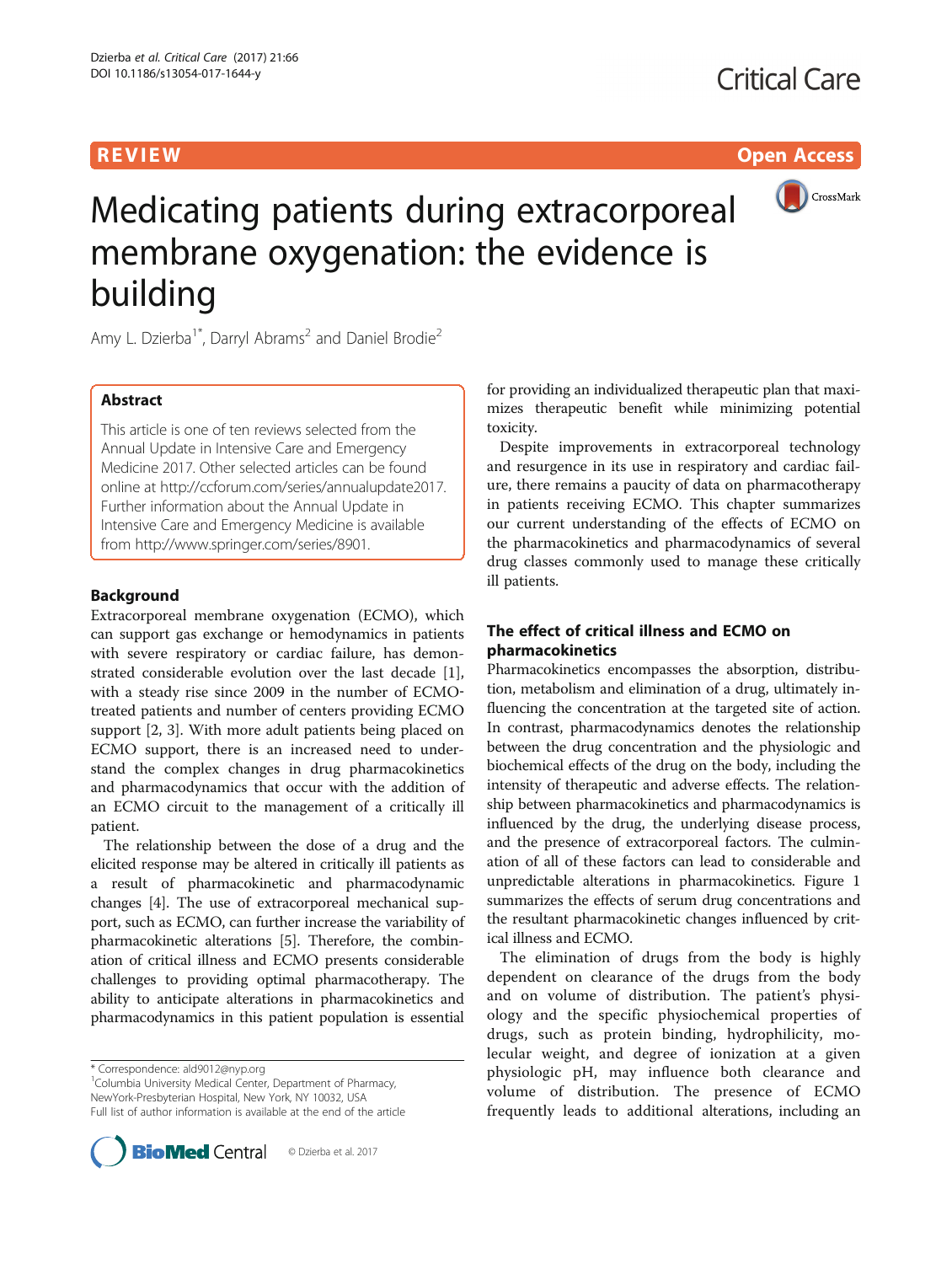<span id="page-1-0"></span>

increased volume of distribution and either increased or decreased drug clearance [[5\]](#page-6-0).

The liver and the kidneys are the two major organ systems responsible for drug metabolism and elimination, with less significant elimination occurring through the biliary system, gastrointestinal tract and lungs. Critically ill patients often develop organ insufficiency or failure during the course of their illness thereby altering drug elimination rates. Decreased renal blood flow or function will lead to a decreased glomerular filtration rate, affecting drugs that are dependent on this route of elimination (mainly hydrophilic drugs), whereas decreases in hepatic perfusion or function may lead to toxicity through decreased enzymatic activity or decreases in extraction efficiency.

The distribution of drug throughout the body (volume of distribution) is largely dependent on the drug's hydrophilicity and its acid‐ionization constant. Drugs that are hydrophilic will have a lower volume of distribution and their concentrations will primarily be influenced by fluid‐shifts and large‐volume fluid resuscitation. In contrast, lipophilic drugs penetrate into the tissues, leaving lower concentrations in the blood and increasing the apparent volume of distribution. The ECMO circuit may increase the volume of distribution through either hemodilution or sequestration of drugs [[5, 6](#page-6-0)]. An initial increase in volume of distribution that occurs at the initiation of ECMO from the introduction of priming solutions (plasma, saline, or albumin), primarily affecting hydrophilic drugs, may result in decreased plasma concentrations and, potentially, therapeutic failure of a drug. This increased volume may also lead to the dilution of plasma proteins, notably albumin, affecting drugs that are highly protein‐bound, leading to potential toxicities as a result of an increase in the proportion of the unbound fraction of a drug.

Modern extracorporeal circuits typically consist of cannulae, polyvinyl chloride (PVC) tubing, a centrifugal pump, and an artificial membrane for gas exchange (often termed a 'membrane oxygenator'). The membrane oxygenator and PVC tubing comprise a large surface area for potential drug sequestration, which may lead to drug loss over time, particularly for lipophilic drugs [[5, 7, 8\]](#page-6-0). The composition of the tubing and membrane oxygenator may play a role in the amount of drug that is sequestered. Some studies have observed that both PVC tubing and the membrane oxygenators absorb drugs to a similar extent, whereas others have shown significant differences. This may be explained by both the age of the circuit and the type of pump used [[8](#page-6-0)–[12\]](#page-6-0).

Albumin and  $\alpha_1$ -acid glycoprotein, both synthesized in the liver, are the two major blood proteins that bind to drugs. In critical illness, albumin concentrations decrease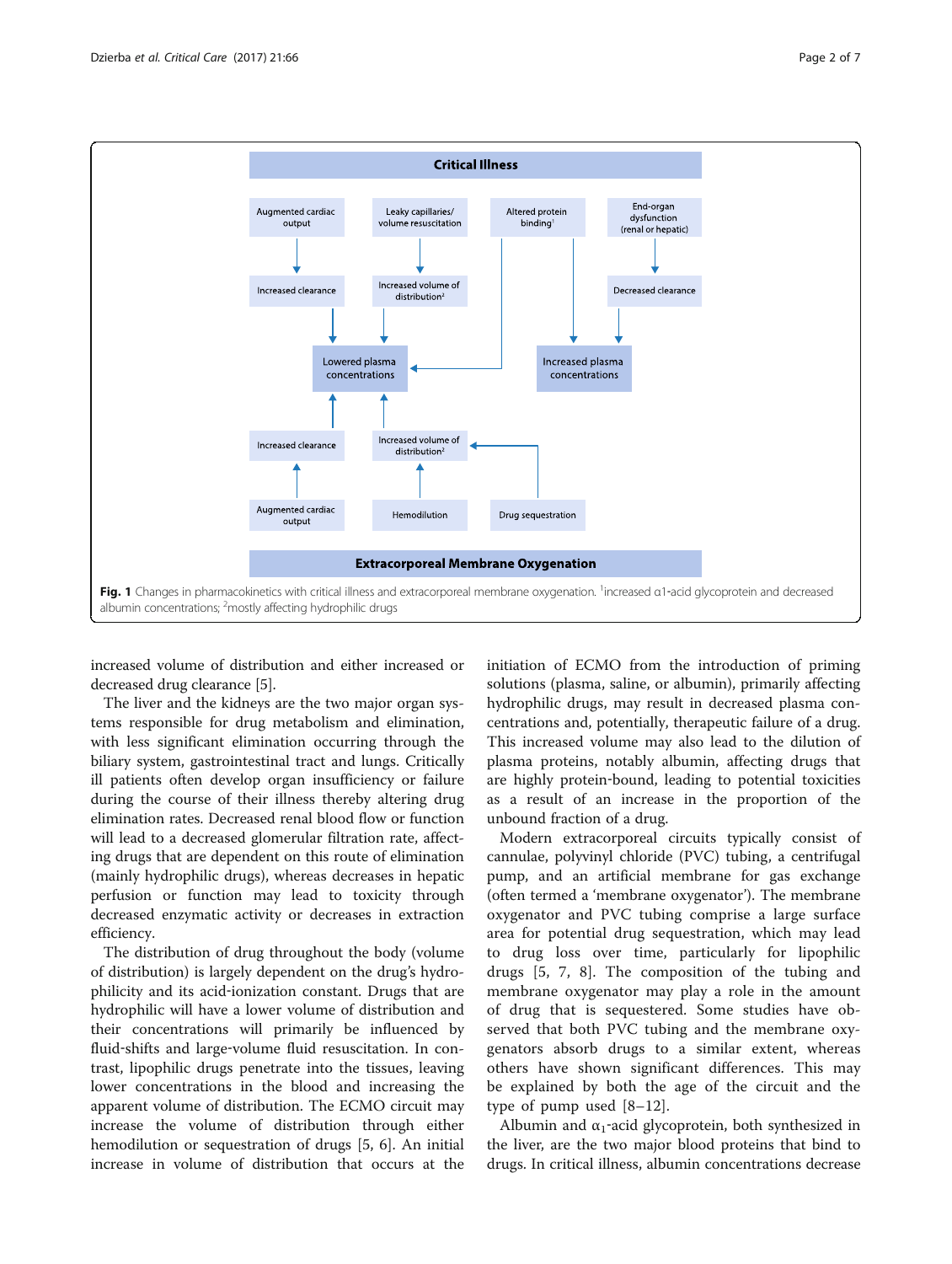in response to increased vascular permeability, decreased production and increased catabolism; whereas, α1‐acid glycoprotein is an acute‐phase reactant that may increase in response to physiologic stress. The changes in protein concentrations could affect both the amount of free drug available and the overall volume of distribution. Additionally the deposition of protein on the inner surface of the ECMO tubing may potentially increase the sequestration of drugs that have a high affinity for protein binding [[13](#page-6-0)]. A recent ex vivo model tested the changes in concentrations over time of highly protein bound drugs [\[14\]](#page-6-0). Highly protein bound drugs in this experiment included ceftriaxone, caspofungin and thiopentone, all of which had significantly lower mean drug recoveries at 24 h (80, 56, and 12%, respectively) compared to drugs that were not highly protein bound [[14](#page-6-0)].

Since lipophilic and highly protein bound drugs are more prone to sequestration in ECMO circuits, an understanding of the physicochemical properties of drugs can assist in determining the relationship between the dose administered and the anticipated blood concentration [\[5](#page-6-0), [15\]](#page-6-0). The octanol-water partition coefficient or  $log P$ , is a common way to report the measure of a drug's lipophilicity [[16\]](#page-6-0). Drugs with high log P values (around 2.0) will have a propensity to be very soluble in organic materials such as the PVC tubing used in the ECMO circuit. However, to date, there has been no characterization of the drug‐ circuit interaction beyond 24 h and, as such, little is known regarding the adsorptive capacity of the circuit over longer periods of ECMO support. Table 1 summarizes the effects of critical illness and ECMO on pharmacokinetics of drugs based on degree of lipophilicity of the drug.

### Analgesia and sedation

Patients receiving ECMO often require analgesia and sedation to reduce oxygen consumption, facilitate patientventilator synchrony, diminish patient stress and discomfort, and prevent patient‐initiated device dislodgement or

Table 1 Effect of critical illness and extracorporeal membrane oxygenation (ECMO) on pharmacokinetics (PK) of drugs, based on degree of lipophilicity

|                                               | Hydrophilic drugs                          | Lipophilic drugs |
|-----------------------------------------------|--------------------------------------------|------------------|
| Volume of distribution (Vd) Low               |                                            | High             |
| Primary mode of<br>clearance                  | Renal                                      | Hepatic          |
| Log P                                         | l ow                                       | High             |
| Potential effect of critical<br>illness on PK | Increased Vd                               | No change in Vd  |
| Fffect of FCMO on PK                          | Increased Vd                               | Increased Vd     |
|                                               | No change in clearance Increased clearance |                  |

Log P: octanol-water partition coefficient (measure of drug's lipophilicity)

removal [[1](#page-6-0)]. However, achieving the desired level of sedation and preventing delirium in the critically ill patient receiving ECMO remains a challenge in ICUs, owing to paradigm shifts in analgosedation regimens as well as pharmacokinetic alterations of commonly used analgesics and sedatives. Medication selection should be based on the patient's needs, with titration to a predetermined goal in accordance with recently published guidelines [\[17](#page-6-0)]. Limited data exist on the most appropriate opioid and sedative medication regimen to use in ECMO patients to achieve the desired level of sedation while minimizing excess sedative exposure. Commonly used intravenous opioids include fentanyl, hydromorphone and morphine, while sedatives often include propofol, dexmedetomidine and benzodiazepines. The choice of agent used is dependent on the desired physiological endpoint while balancing unwanted adverse effects of each individual agent.

Three ex vivo studies using adult ECMO circuits composed of PVC tubing and a hollow polymethylpentene fiber membrane oxygenator demonstrated significant losses of commonly used opioids and sedatives [\[6](#page-6-0), [18](#page-6-0), [19](#page-6-0)]. One investigation observed as much as a 93% loss in dexmedetomidine concentrations at 24 h [\[18](#page-6-0)]. Another study, measuring concentrations of morphine, fentanyl, and midazolam over a 24‐hour period, demonstrated that the average drug recovery relative to baseline was lower with lipophilic drugs [[6\]](#page-6-0). Only 3% of fentanyl and 13% of midazolam were detectable at 24 h; however, the ECMO circuit did not substantially alter morphine concentrations, with 103% recovery at 24 h. Of interest, in the first hour of ECMO support, up to 70 and 50% of fentanyl and midazolam, respectively, were lost in the circuit [[6\]](#page-6-0). The most recent ex vivo study using adult ECMO circuits primed with human whole blood observed a recovery of only 30% of baseline propofol concentrations at 30 min and negligible concentrations at 24 h [\[19\]](#page-6-0). Additionally, midazolam concentrations were substantially reduced with 54 and 11% of baseline concentrations measured at 30 min and 24 h, respectively [\[19](#page-6-0)]. Similar findings have also been observed in neonatal circuits composed of PVC tubing and earlier generation silicone membrane oxygenators. These investigations observed up to a 68% loss of midazolam and a 98% loss of propofol within 40–120 min and up to a 30% reduction in lorazepam concentrations [\[11, 12](#page-6-0)].

Adult patients receiving ECMO for respiratory failure appear to have increased requirements of analgesia and sedation over time [[20, 21\]](#page-6-0). The first case report demonstrating increased sedation requirements was in a 30‐ year‐old man with severe respiratory failure requiring venovenous ECMO as a bridge to lung transplantation. Over 19 days of ECMO support, his requirements of morphine and propofol to maintain deep levels of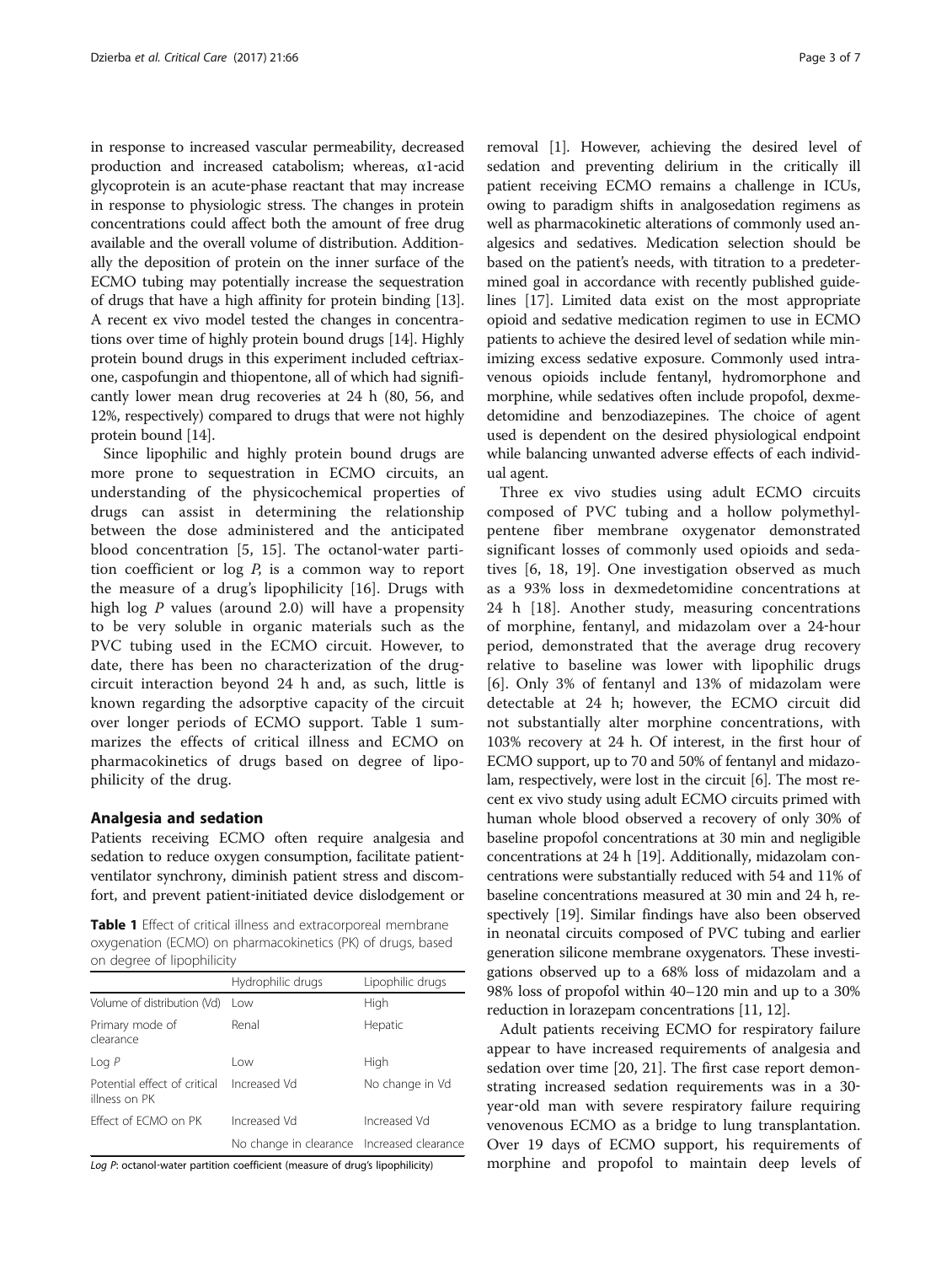sedation increased significantly [[20\]](#page-6-0). A small, single-center, retrospective study observed an increase in opioid and sedative requirements over time in 29 consecutive patients requiring ECMO (13 venovenous, 16 venoarterial) where the sedation protocol was to keep patients heavily sedated during the first few days of ECMO followed by daily lightening of sedation when possible [[21\]](#page-6-0). This study reported an increase in the average daily dose of midazolam and morphine of 18 mg ( $p = 0.001$ ) and 29 mg ( $p = 0.02$ ), respectively [[21](#page-6-0)]. Interestingly, the authors did not find any significant increase in fentanyl requirements over time. Additionally, patients receiving venovenous ECMO had a significantly higher daily midazolam dose requirement than did patients receiving venoarterial ECMO ( $p = 0.005$ ) [\[21\]](#page-6-0). A more recent single‐center, prospective cohort study set out to determine the median daily dose of opioids and benzodiazepines in 32 patients receiving either venovenous or venoarterial ECMO [\[22\]](#page-6-0). In this mixed cohort the median daily dose of opioids and benzodiazepines, 3875 micrograms and 24 mg respectively, was found to be lower than that reported from previous trials. Additionally, the authors did not find increasing requirements throughout the duration of ECMO support. The lower opioid and benzodiazepine requirements observed in this study could be a result of the study institution's analgosedation approach, lower goal sedation scores, and use of other non-benzodiazepine sedatives [\[22](#page-6-0)].

The only comparative trial to date is a recent retrospective cohort study that enrolled consecutive adult patients with severe respiratory failure with  $(n = 34)$  or without ( $n = 60$ ) venovenous ECMO support requiring at least one sedative to maintain a level of wakefulness appropriate to maintain patient comfort and safety while optimizing oxygenation and ventilator support [[23\]](#page-6-0). The authors found that the maximum median 6‐hour sedative exposure was nearly twice as high in the ECMO group and was reached nearly 3 days later when compared to the group not receiving ECMO. However, there was no significant difference in 6‐hour sedative exposure in adjusted analyses [[23](#page-6-0)]. Therefore, this study challenges whether the increased requirements of opioids and sedatives are a result of circuit-related factors alone or whether other factors, such as tolerance, age or pharmacogenomics, play a central role.

Existing data are sparse to guide the appropriate dosing of opioids and sedatives in adult patients receiving ECMO in the context of modern extracorporeal technology. Many of the first‐line agents used in the management of pain and sedation are lipophilic and therefore have a high propensity to be adsorbed or sequestered by the extracorporeal circuit [[6, 11](#page-6-0), [12\]](#page-6-0). One approach to achieving adequate sedation in patients receiving ECMO would be to start with continuous infusions of both an

opioid and a sedative, anticipating requirements that exceed standard doses with the ultimate goal of minimizing the deleterious effects of sedative agents, especially benzodiazepines, with daily interruptions or down titrations. Additionally, clinicians should anticipate the need for significant dose reductions at the time of ECMO discontinuation given the likely rapid decrease in volume of distribution. Failure to do so could result in overuse of these medications. The reduction in dosing may be difficult to calibrate, so it is prudent to carefully monitor for signs of withdrawal and delirium. Consideration of adjunct agents, such as sub‐anesthetic doses of ketamine, may help facilitate achieving sedation goals. Two uncontrolled studies demonstrated reductions in sedative rates with the addition of low‐dose ketamine infusions [[24, 25](#page-6-0)]. Most recently, a randomized trial did not show any differences in opioid or sedative requirements with the addition of low-dose ketamine to standard sedation practices as compared to standard sedation practices alone in patients receiving venovenous ECMO for severe respiratory failure [\[26](#page-6-0)]. Standard sedation practices consisted of infusions of fentanyl or hydromorphone and midazolam to achieve a Richmond Agitation Sedation Scale (RASS) of −5 at the initiation of ECMO. The median cumulative amount of fentanyl and midazolam equivalents in the low-dose ketamine group were almost twice and four times as high, respectively, when compared to the control group from ECMO initiation to the decision to achieve wakefulness [\[26\]](#page-6-0). However, patients receiving low‐dose ketamine infusion had similar improvements in their RASS scores over the 72‐ hours after the decision to achieve wakefulness [[26](#page-6-0)].

The incidence of delirium in patients receiving ECMO is not well characterized; however, given the high use of benzodiazepines in these patients, it may be reasonable to presume that the rates are as high as those reported in the critically ill patient population not receiving ECMO [\[27](#page-6-0)]. When appropriate, the use of a regimented analgosedation approach, daily interruption of sedation, and early mobilization may help minimize opioid and sedative exposure and thus reduce the incidence of delirium associated with these drugs, as appears to be the case in critically ill patients in general [[17](#page-6-0)].

# Antimicrobials

Infections are commonly encountered in critically ill patients and are associated with higher mortality [[28](#page-6-0)]. In a critically ill patient, source control, in addition to timely and appropriate antimicrobial administration, remains the cornerstone of successful treatment of infection [\[29\]](#page-6-0). Selecting the appropriate dose of an antimicrobial can be challenging given the potential effects of critical illness and ECMO on drug concentrations, particularly considering that most antimicrobial dosing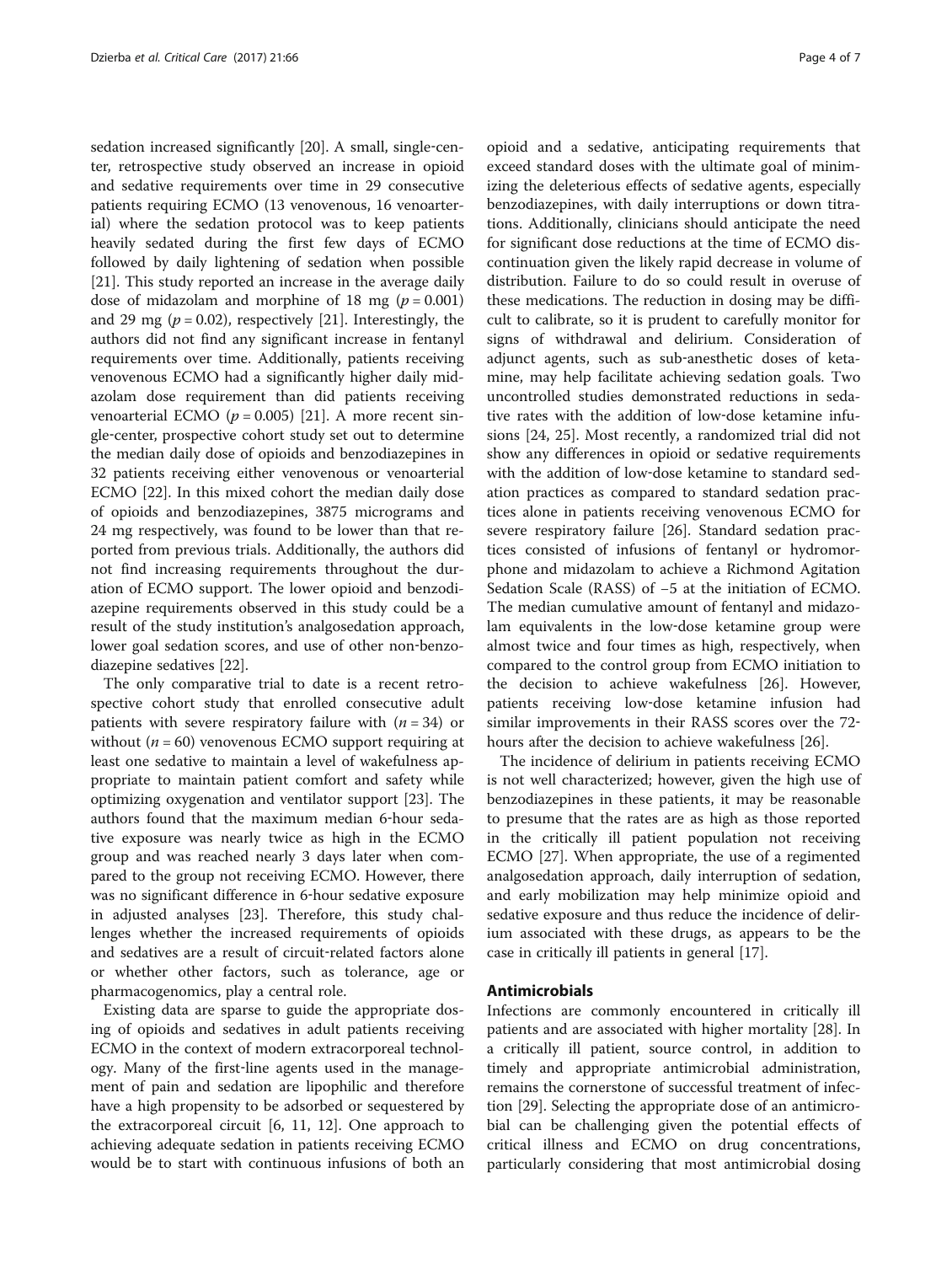regimens have been established in healthy adults with normal physiology [[5](#page-6-0)]. Changes in volume of distribution and clearance from critical illness and the ECMO circuit may affect pharmacodynamic parameters that ultimately determine the effectiveness of the antimicrobial agent. Inappropriate antimicrobial dosing may result in substantial drug losses, leading to therapeutic failure, development of resistance, and worse outcomes in patients with life-threating infections whereas an empiric increase in dose may potentially lead to accumulation and toxicity.

Vancomycin, a moderately protein bound, hydrophilic antimicrobial agent is commonly used to treat Gram‐ positive bacterial infections. Two in vitro ECMO studies observed steady vancomycin drug concentrations over 24 and 48‐hour periods [[6, 19\]](#page-6-0). In a matched cohort study of adult critically ill patients, those receiving ECMO had a similar volume of distribution and clearance of vancomycin compared to those not receiving ECMO in the first 24 h of therapy [[30](#page-6-0)]. All patients received a 35 mg/kg loading dose over 4 h, followed by a continuous infusion targeting a serum concentration of 20–30 mg/l [\[30](#page-6-0)]. Linezolid, an alternative Gram‐positive antimicrobial, was studied in three adult patients receiving ECMO, the results of which suggest that therapeutic targets may not be achieved with standard dosing when the minimum inhibitory concentration (MIC) is greater than 1 mg/l [[31\]](#page-6-0).

Aminoglycosides, including gentamicin and tobramycin, are hydrophilic drugs with low protein binding and with increased volume of distribution in the context of critical illness, resulting in decreased maximal concentrations. Additionally, in the context of a higher volume of distribution from the ECMO circuit, standard or higher initial doses may be needed with normal or extended intervals in order to provide sufficient peak concentrations. The study of aminoglycoside pharmacokinetic alterations during ECMO is largely limited to the neonatal population; however, one observational study in adult patients demonstrated comparable pharmacokinetics with amikacin in critically ill patients with or without ECMO support [[32](#page-6-0)]. Therapeutic drug monitoring is readily available for this class of antimicrobial agents, making it feasible to target effective concentrations while limiting potential toxicity.

Extended‐spectrum penicillins, cephalosporins and carbapenems are commonly used in the treatment of Gram‐negative infections in the critically ill patient population. As a class, these antimicrobials are generally hydrophilic, largely dependent on renal elimination, and have moderate to low protein binding; however, variability exists with certain drugs such as ceftriaxone. Optimizing the time‐dependent, bactericidal effect of this class will be achieved by maximizing the time concentrations above the MIC. The use of extended or continuous infusions seems to be a reasonable approach to optimize the pharmacodynamics in critically ill patients receiving ECMO [[4\]](#page-6-0).

Conflicting data have been reported on meropenem, a hydrophilic carbapenem with low protein binding. While some studies suggest a significant loss of meropenem within the ECMO circuit [\[6](#page-6-0), [33](#page-6-0), [34\]](#page-6-0), other investigations have found no effect in vivo compared to other critically ill patients [[35](#page-6-0)]. A recent retrospective, case-control study observed no differences in pharmacokinetic paramenters with either piperacillin/tazobactam or meropenem in patients receiving ECMO compared to those not receiving ECMO [[35\]](#page-6-0). Of interest, nearly 30% of all drug levels measured for the two aformentioned drugs were subtherapeutic, which may be a consequence of other pathophysiological disturbances not controlled for in this critically ill population [[35\]](#page-6-0). Mechanical circulatory support in general can induce a systemic inflammatory response, independent of the underlying critical illness, which, in turn, may augment renal clearance. Classes of antimicrobials in which direct correlations of augmented renal clearance and lower serum drug concentrations have been observed include beta-lactams, aminoglycocides and glycopeptides [\[36](#page-6-0)].

Regarding other antimicrobial drug classes, azithromycin pharmacokinetics appear to be similar between patients receiving ECMO and non‐ECMO critically ill controls [\[37](#page-6-0)] and tigecycline levels in one patient were similar to expected levels based on population pharmacokinetics [[38](#page-6-0)]. Concentrations of ciprofloxicin, a fluoroquinolone that is lipophilic with low to moderate protein binding, do not seem to be affected by ECMO [[14\]](#page-6-0). To date there are no data on pharmacokinetic changes with polymyxin B or polymyxin E (colistin) that are used to treat multi‐drug resistant Gram‐negative infections. ECMO does not appear to affect oseltamivir pharmacokinetics directly; however, patients with renal dysfunction may experience impaired drug clearance [[39](#page-6-0)–[41](#page-6-0)].

Data on the pharmacokinetic changes of antifungal agents in adult patients receiving ECMO are limited to in vitro studies or case reports. While fluconazole does not seem to be affected by the ECMO circuit with a mean drug recovery of 91% at 24 h, voriconazole concentrations appear to be significantly affected, with up to a 71% loss at 24 h [\[14, 42\]](#page-6-0). Despite adequate serum concentrations of caspofungin at recommended doses, data suggest some sequestration by the ECMO circuit [\[43](#page-6-0)]. Lipophilic formulations of amphotericin B as well as posaconazole and isavuconazole, both highly protein bound, may result in significant sequestration within the ECMO circuit.

When designing an appropriate antimicrobial dosing regimen for patients receiving ECMO, the biochemical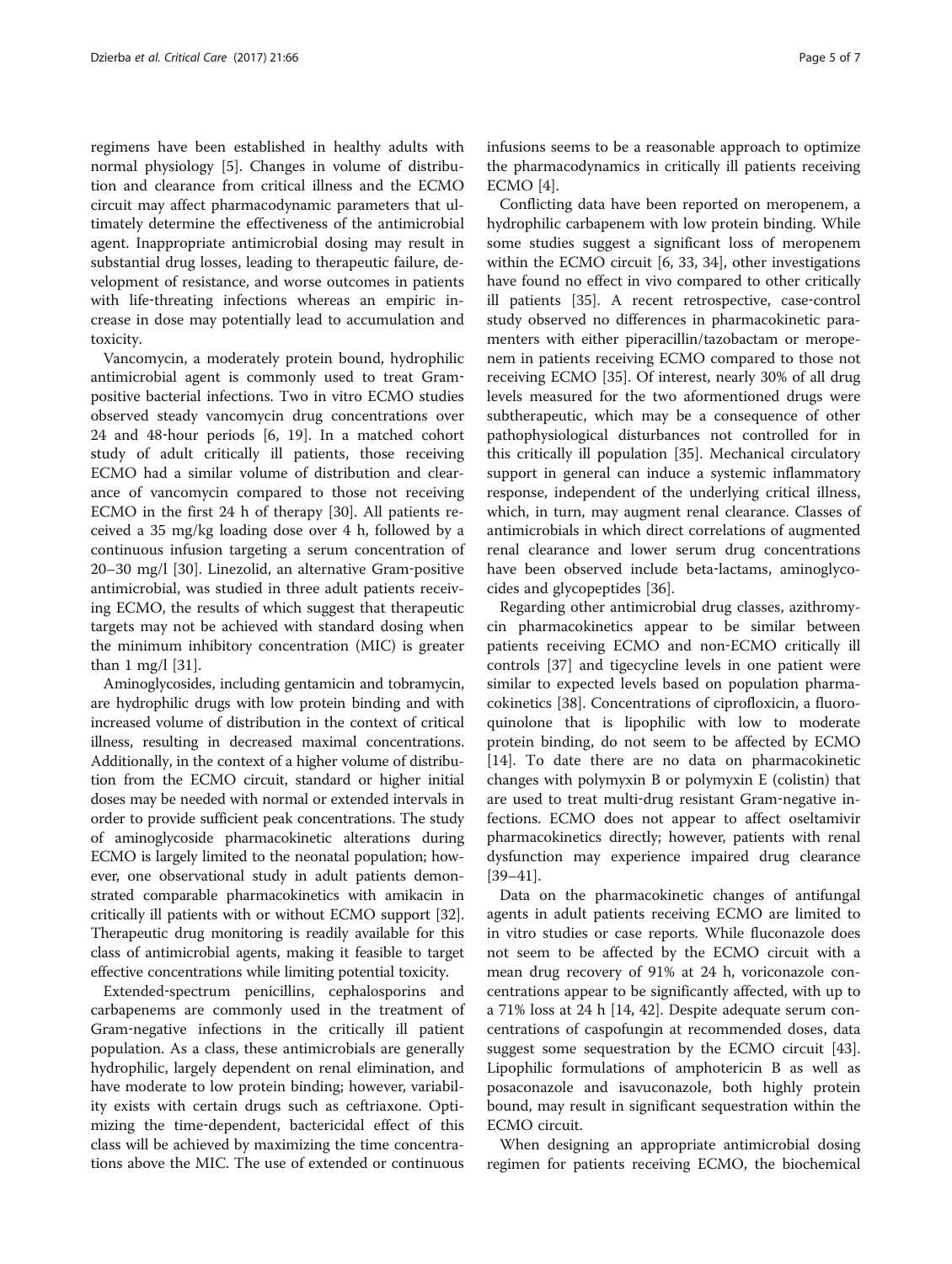properties of each drug should be considered, generally favoring a high initial concentration while monitoring for potential toxicities. Whenever possible, monitoring of drug concentrations, including peaks and troughs as appropriate, will help inform an effective dose and interval. Individualized dosing strategies may be necessary, especially when targeting a specific microorganism. Further insight into pharmacokinetic changes of antimicrobials in adult ECMO patients will be provided with the ongoing Analgesia, Sedation, and Antibiotic Pharmacokinetics during Extracorporeal Membrane Oxygenation (ASAP ECMO) trial [\[44](#page-6-0)].

## Limitations to current studies

Although there are known pharmacokinetic changes occurring as a consequence of ECMO support, there are very limited data addressing the clinical outcomes associated with these observations. For example, agents used for sedation or blood pressure control can be titrated to predetermined clinical endpoints, permitting the bedside clinician to use a dose for which the effects may be easily observed and measured. However, in the absence of therapeutic drug monitoring, attainment of adequate antimicrobial concentrations may not be so readily observed, instead requiring the clinician to rely on surrogate endpoints, such as white blood cell counts or temperature curves, to assess effectiveness. Much of the existing data is limited to simulated circuits that do not account for metabolism or elimination. Additionally studies have not addressed how changing blood flow rates or using different ECMO configurations could impact the amount of drug sequestered within the circuit. Finally, many of the studies do not have control subjects, have not addressed the effects of circuits over longer time intervals, and have not studied the impact of additional extracorporeal circuits, such as continuous renal replacement therapy, on pharmacokinetic parameters.

#### Future directions

There is potential for novel strategies, such as altering the materials used in ECMO tubing or creating polymeric micelles for drug delivery, to minimize drug sequestration within the ECMO circuit. Absorption of lipophilic drugs to traditional medical grade PVC tubing containing di‐ethylhexyl phthalate, a plasticizer, has been well established over the years. One in vitro study observed less adsorption capacity for lipophilic drugs when alternative materials, such as Teflon or silicone‐caoutchouc mixture (SRT 460), were used [\[13](#page-6-0)]. Another method would be to encapsulate intravenous lipophilic drugs within micelles, a concept that has previously been demonstrated with gene therapy [[45\]](#page-6-0). The idea is to solubilize appropriate portions of lipophilic drugs into the hydrophobic core, allowing attraction of the lipophilic tail to the surface of the ECMO tubing and drug release with minimal adherence to the surface of the tubing.

## Conclusion

The pharmacokinetics and pharmacodynamics of drugs administered to critically ill patients are influenced by several factors, including the physiochemical properties of the drugs, the etiology and severity of the underlying illness, and the function of the organs responsible for drug metabolism. The presence of ECMO has an additional impact on drug distribution and metabolism, particularly due to increases in volume of distribution and sequestration by circuit components. Data are limited regarding the optimal regimen and dosing of sedatives and analgesics for critically ill patients receiving ECMO support, with the existing literature suggesting that, in many cases, higher amounts of analgosedation may be necessary to achieve therapeutic levels than would be expected for critically ill patients not receiving ECMO. Certain classes of antimicrobials may likewise be affected by ECMO, potentially leading to sub‐therapeutic drug concentrations if usual dosing regimens are used. Emerging data from the ASAP ECMO trial should help inform the appropriate administration of many commonly used antimicrobials, sedatives and analgesics in patients receiving ECMO.

#### Acknowledgements

Not applicable.

#### Funding

Publication costs were funded by the Division of Pulmonary, Allergy and Critical Care Medicine, Columbia University Medical Center.

#### Availability of data and materials

Not applicable.

#### Authors' contributions

AD, DA, and DB contributed to the body of the manuscript. All authors read and approved the final manuscript.

#### Competing interests

DB is currently on the medical advisory boards of ALung Technologies and Kadence. All compensation for these activities is paid to Columbia University. ALD and DA declare that they have no competing interests.

#### Consent for publication

Not applicable.

# Ethics approval and consent to participate

Not applicable.

#### Author details

<sup>1</sup> Columbia University Medical Center, Department of Pharmacy, NewYork-Presbyterian Hospital, New York, NY 10032, USA. <sup>2</sup>Division of Pulmonary, Columbia University College of Physicians and Surgeons, Allergy and Critical Care, 622 West 168th Street, New York, NY 10032, USA.